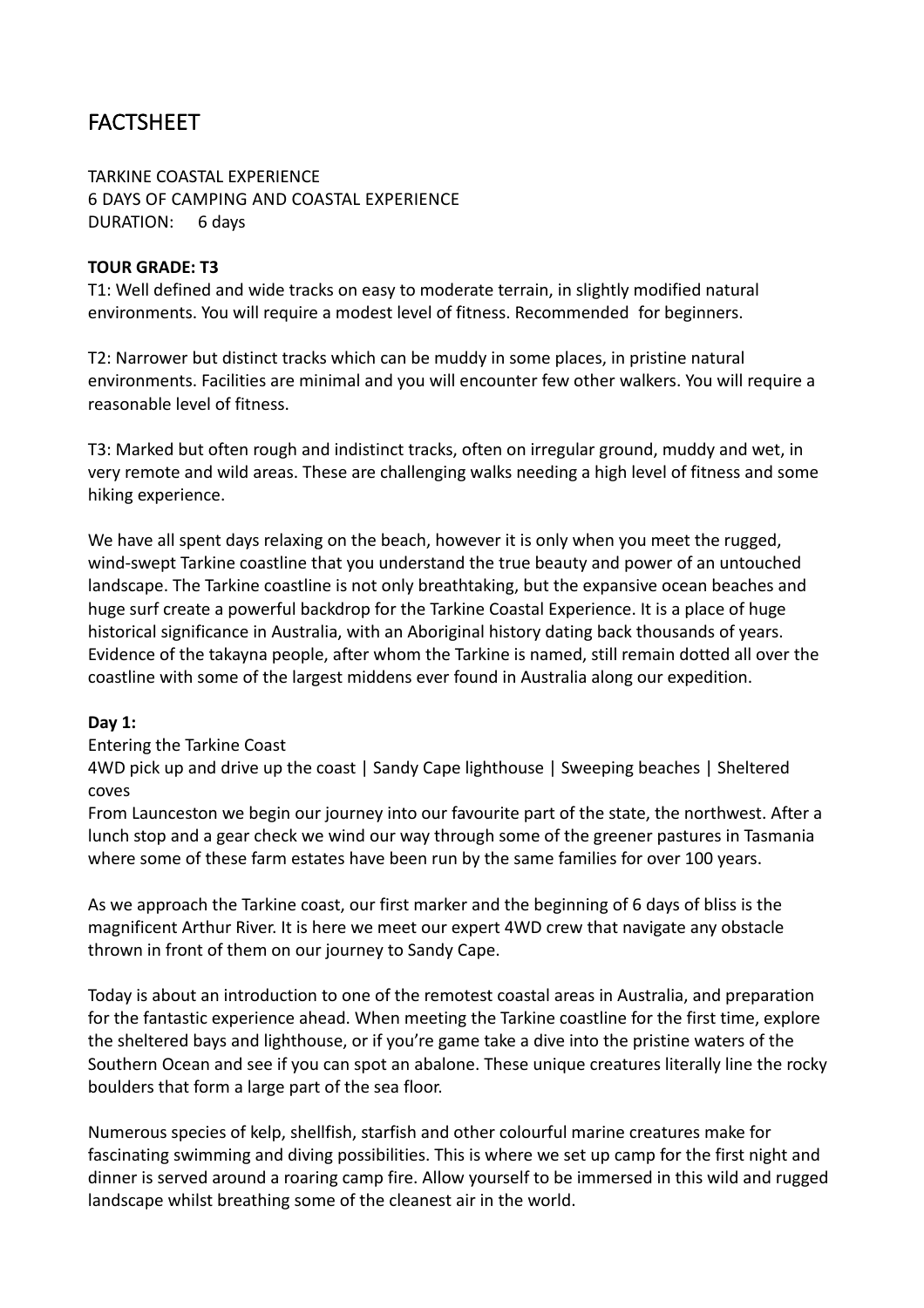# **Day 2:**

Sandy Cape to Lagoon River | Gentle rivers flowing across wide beaches and headlands | Remote and wild coastline | Secluded bays | Huge middens

Today we head south to Lagoon River, crossing a number of headlands and pristine rivers including the Italian River. The headlands provide spectacular views up and down the coast. The day's walk includes encounters with midden sites and other examples of the Tarkine coast's cultural heritage. The size of the larger middens is simply breathtaking and represents thousands of years of occupation of this land. Sitting high on the headlands are a number of hut depression sites marking the location of where the takayna people established their elaborate shelters.

The last bay we pass is Native Well Bay, a compact and protected bay strewn with giant bull kelp and orange lichen-covered granite boulders. Our camp is located just to the north of the Lagoon River. The coastline is laden with small rocky gulches creating sheltered waters ideal for swimming and observing the myriad of sea life found along the coast. Not far from camp are patches of native grasslands, inhabited by an abundance of local animal residents. We have often seen wombats, echidnas, wallabies and pademelons feeding at dusk on the native grasses surrounding camp.

Some of the photographs sent to us by prior guests of the local wildlife have been simply stunning. The combination of native Tasmanian wildlife feeding with the backdrop of the wild Tarkine coast is a scene that has remained the same, undisturbed for hundreds of years. Again, dinner is served around the campfire overlooking a west coast ocean sunset.

#### **Day 3:**

Lagoon River to Interview River | Coastal wilderness views from giant sand dunes Aboriginal cultural heritage sites | Interview River crossing

Today is a day of giant sand dunes, coastal wilderness views and further evidence of the native Tasmanian's that once ruled this land. The middens we encounter today comprise the discarded shells of abalone, sea snails, bones of wallabies, seals and other prey. They represent thousands of years of inhabitation. According to the Australian Heritage Commission, the region is one of the world's most significant archaeological regions providing tangible connection to the original inhabitants of the country.

For a great overview feel free to stroll to the top of the giant sand dunes. These aren't your standard sand dunes, they are in fact the largest sand dunes in the Southern Hemisphere. If you are keen to meet the kings and queens of the Tasmanian sky, from the top of these dunes is a great spot for sightings

of the coastal dwelling sea eagle hunting its prey or the mighty wedge-tailed eagle soaring above its empire. We have also regularly seen juvenille Tasmanian devils searching the beach for food. Upon reaching the Interview River, we find a safe crossing point.

Looking back to the north, the deep blue ocean rolls up against an expansive beach bordered by huge wind-swept sand dunes. The huge swells that relentlessly pound the Tarkine coast are generated thousands of kilometres away deep in the Southern Ocean. The dominant westerly winds, the Roaring Forties, circle the globe driving the swell all the way from South America, sweeping underneath South Africa before thundering onto the Tarkine coast.

#### **Day 4:**

Interview River Base Camp Rest and explore interview river | Swimming Be a part of our novel research into the Tarkine's carnivorous populations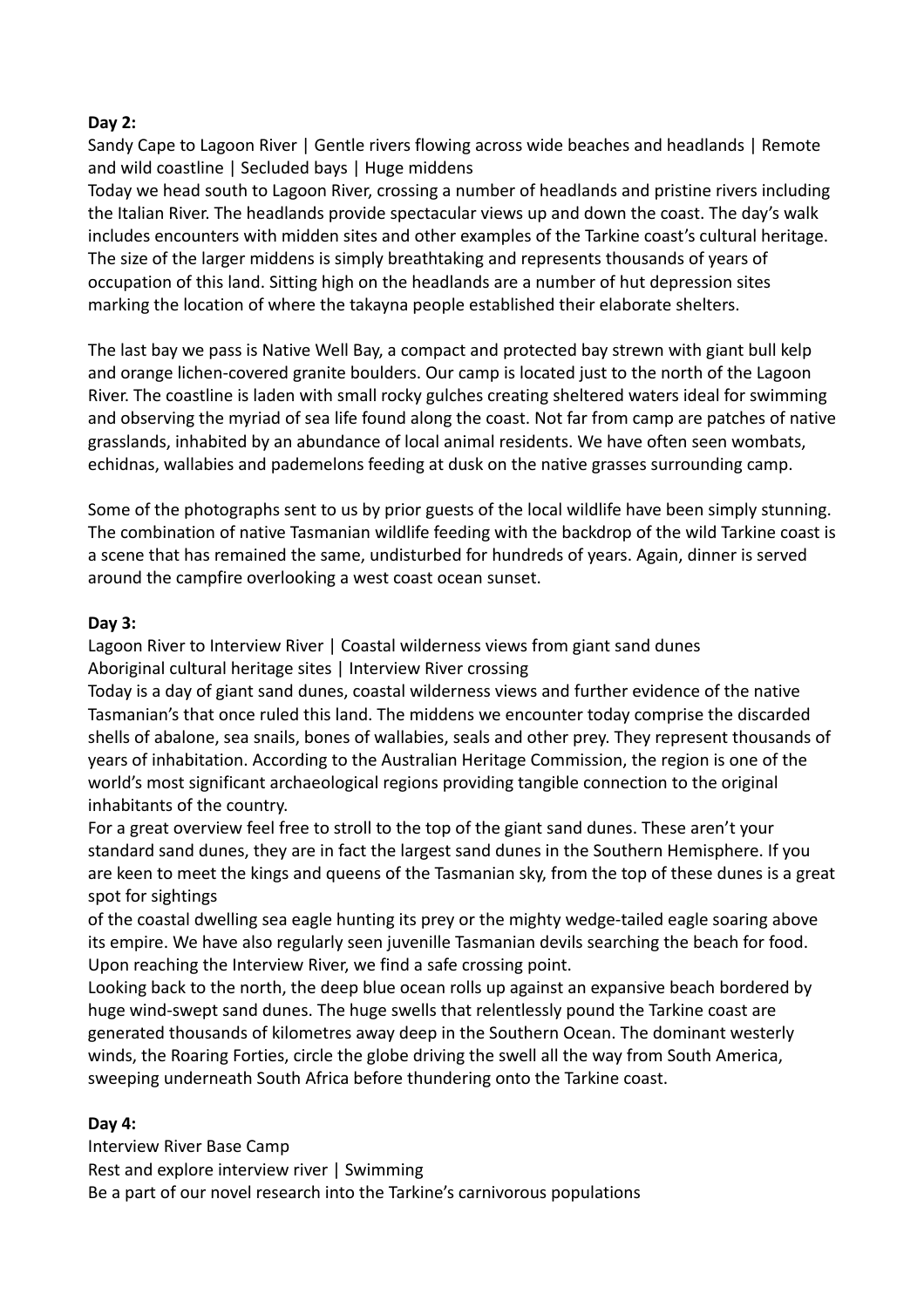Today we have the chance to either rest and relax around camp or embark on a day walk. Five minute's walk north of the camp is the Interview River. The Interview River has carved a deep gorge through the surrounding landscape before emptying into a large lagoon directly behind the beach. This shallow lagoon is always warmer than the ocean and is the perfect place for a refreshing swim.

There is also an opportunity today to learn about our world class research into carnivorous populations on the Tarkine coast and in the rainforest.

This research is the first population study ever to be done in the Tarkine area which is amazing considering it is the last disease-free area for the now highly endangered Tasmanian devil. Today is also a chance to take a trip back in time and explore the impact that European settlement had on Tasmania's indigenous inhabitants. It is here that we learn in detail about George Augustus Robinson, chief protector of the Aborigines and his extraordinary mission along the Tarkine coast.

# **Day 5:**

Walking The Coast

Coastal rock formations 

Pristine creek crossings | Expansive beaches

Today we walk for 8 kilometres along the Tarkine coast. Today's walking has been described by some as "the ultimate geologist's playground."

A distinct change in the feel and layout of the land is evident with the beginning of amazing twisted rock formations and majestic rocky outcrops. Along with this rocky landscape comes a myriad of rock pools in which small yet abundant sea creatures reside.

Having lunch amongst these unique rock formations and breathing in the fresh air of the Southern Ocean is the ideal time to reflect on your journey so far. At times, the rocky headlands require us to walk inland. Scattered amongst the rocky landscape lie swathes of marsupial grazing lawns surrounded by wind-hardened coastal banksia, acacia and tea tree.

After lunch, keep your eyes peeled for the endangered and shy hooded plover. Families of this cute coastal bird inhabit the high tide line of the Tarkine's beaches.

Our last night's camp site is 2.5km from the pristine Pieman River. The Pieman River has plenty of stories to tell. It has been commonly believed that the Pieman was named after Alexander Pearce who was involved in one of the very few cannibalism cases in Australia, however this is not correct. In fact it was named after a convict by the name of Thomas Kent, a pastry chef that was deported to Van Dieman's land in 1816. At one stage he escaped and was apprehended at the mouth of the river which now bears his nickname "Pieman."

# **Day 6:**

Leaving the Tarkine coastline

Boat cruise down the Pieman River

Ancient huon pines and the mighty Southern Ocean

Historic mining village of Corinna

Today we bid an early morning farewell to the Tarkine coast but we certainly finish it in style. The mode of transport to Corinna is a 2-hour boat journey down the rainforest flanked Pieman River. One of the boats still operating along the Pieman River is Arcadia 2, the last of the commercial Huon Pine river cruisers. The Arcadia was built in the 1930s and has a rich history of which our Ferryman will give us a detailed account.

On our travels, we cruise through the Pieman Gorge, passing the mouth of the Savage and Donaldson Rivers. These rivers have their origins in the heart of Australia's largest temperate rainforest and are surrounded by ancient Huon Pines.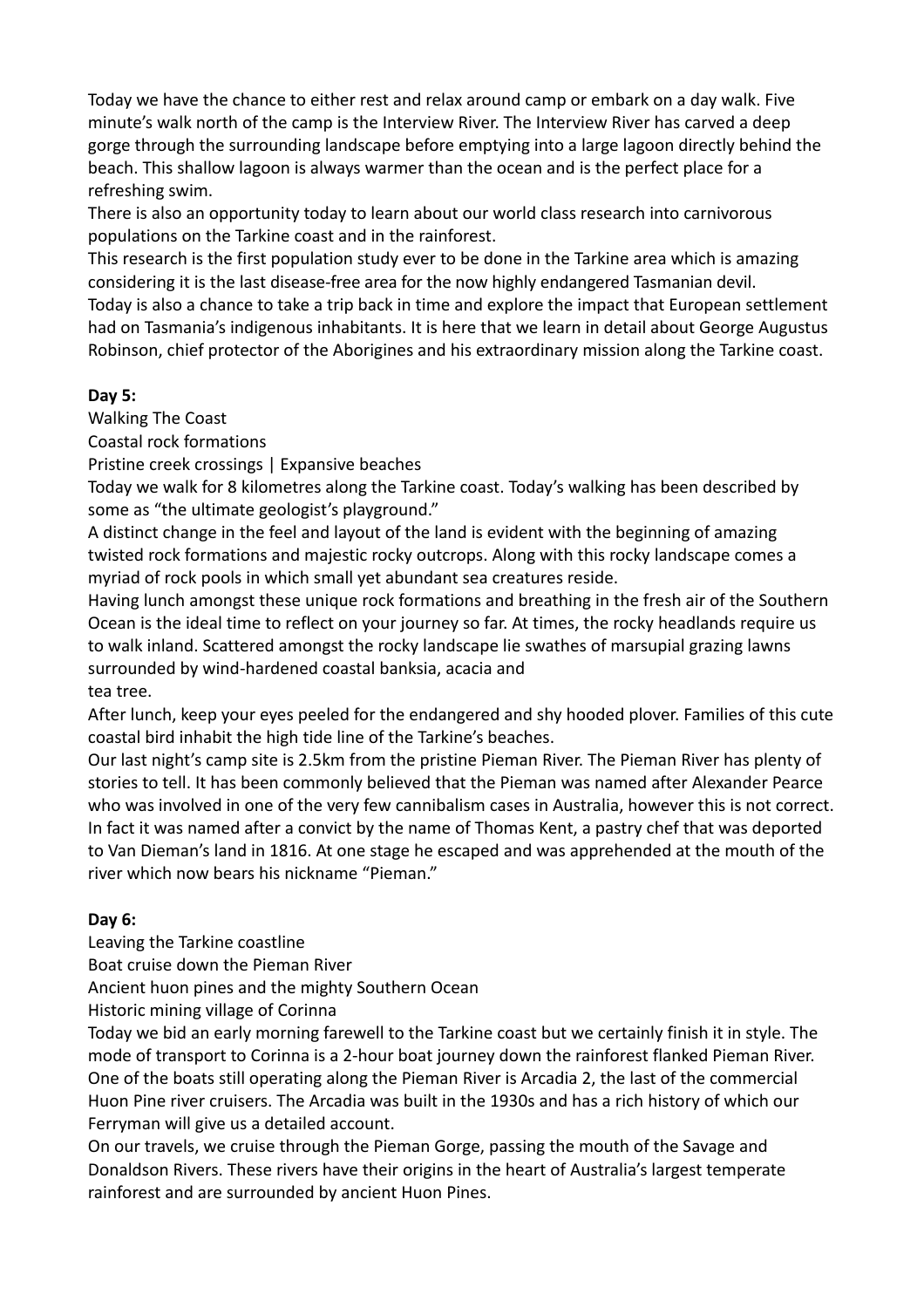Upon arrival at Corinna and a welcome BBQ lunch we load into the van for a taste of the rainforest on our journey home. We travel the Murchison Highway with the drive taking us through the heart of the Tarkine, allowing us to experience the diversity of landscapes including rainforests, mountain ranges, buttongrass plains and tall eucalypt forests.

Some of the rainforests we pass through consist of myrtle, sassafras and giant tree ferns that are remnants of the forest that once covered the ancient continent of Gondwana. For the past 60 million years these forests have evolved, surviving vast changes in climatic conditions. The Tarkine is one of the world's last strongholds of this remnant temperate rainforest, hence its international conservation value. It is then onward via Burnie and Devonport on our way back to Launceston.

# **OTHER INFORMATION & COMMON QUESTIONS**

# **TOUR INCLUSIONS**

(What we provide on a fully-guided overnight tour)

- waterproof hiking parka
- waterproof overpants fleece jacket (choice of 300- or 200- weight fleece)
- waterproof gloves
- gaiters
- two-person tent (shared) sleeping-bag (synthetic fill, rated to  $-5^{\circ}$ ) silk or fleece sleeping bag liner sleeping mat (choice of standard or lightweight long; or lightweight three quarter length)
- $\bullet$  trekking towel
- inflatable pillow rucksack (male 75l, female 65l)
- waterproof pack liner lunches when on the bus to and from tour meals when on tour (prepared by our guides); beverages; snacks
- plate, bowl and mug; cutlery
- stove and fuel (carried by guides)
- toilet paper: hand sanitiser (alcohol based)
- qualified and knowledgeable guides comprehensive first-aid kit (carried by guides) emergency communications – PLB (Personal Location Beacon) and/or satellite phone, carried by guides national park passes storage at BCT for your personal effects not required on tour
- free laundry facilities

# **TOUR EXCLUSIONS**

(What you need to bring on your tour) personal toiletries medication (include sunscreen, blister protection, insect repellent, analgesics) underwear (preferably synthetic) handkerchiefs thermal top thermal longs (leggings) solid leather lace-up walking boots (well worn-in) woollen socks (three pairs, "Explorer" or equivalent)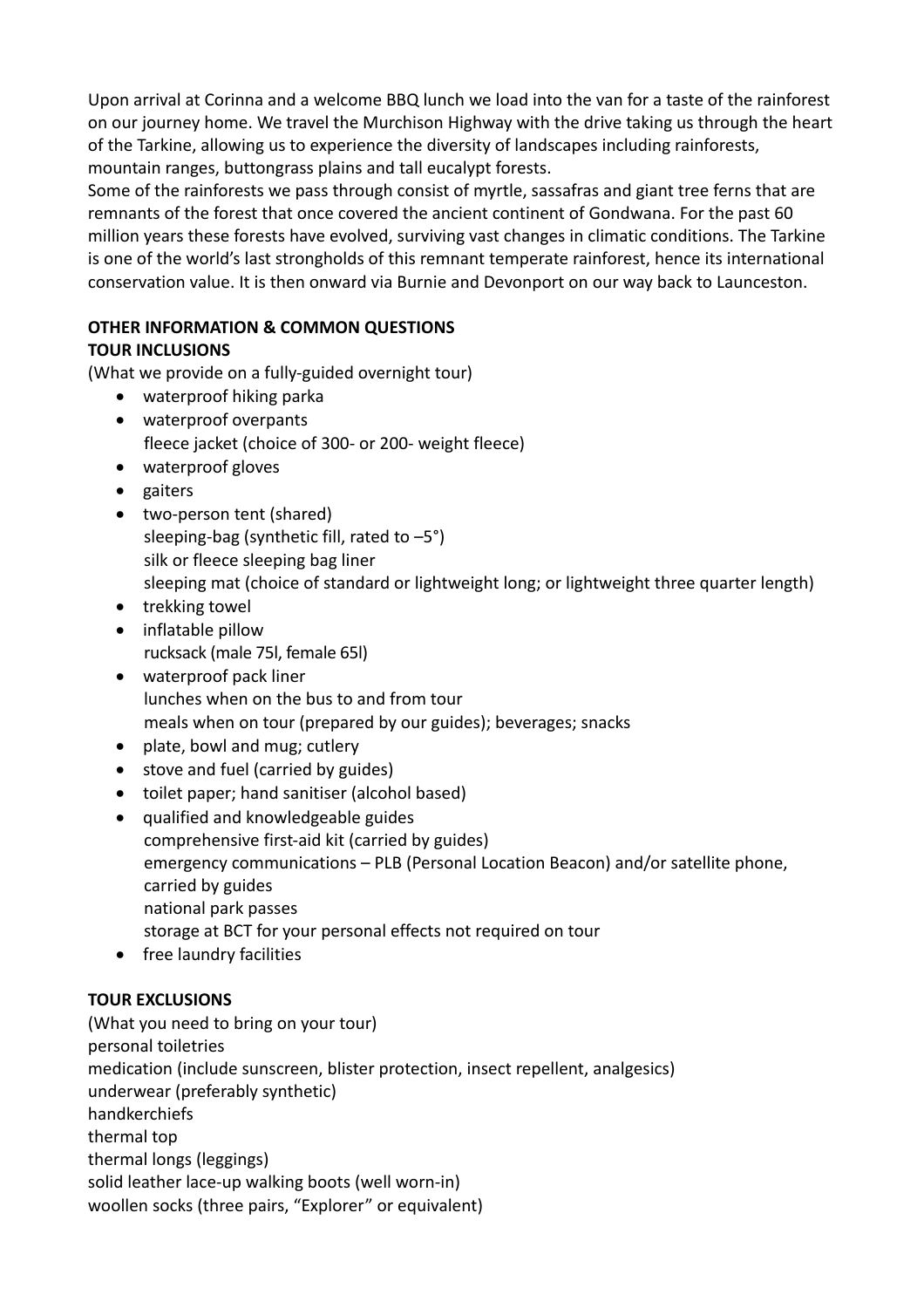long-sleeved shirt (preferably synthetic) long pants (best with zip-off shorts, preferably synthetic) hat or beanie lightweight camera (optional) spare film and batteries (optional) lightweight head torch (optional) book/reading material -lightweight & slim (optional) bathers (optional) Trekking Sandals/Crocs/Sandshoes (for river crossings)

| Pick Up and Drop Off            |                        |                     |                                                         |                                                            |                                                      |                                                   |  |  |
|---------------------------------|------------------------|---------------------|---------------------------------------------------------|------------------------------------------------------------|------------------------------------------------------|---------------------------------------------------|--|--|
| Pick up $/$<br>drop off<br>city | Pick up<br>time        | Drop<br>off<br>time | Accommodati<br>on pick up /<br>drop off<br>instructions | Alternative<br>pick up $/$<br>drop off point               | Flying in?<br>Recommended<br>arrival times           | Flying out?<br>Recommende<br>d departure<br>times |  |  |
| Launceston                      | 8:00am<br>to<br>8:30am | 6:00 <sub>pm</sub>  | City centre<br>only                                     | Launceston<br>Backpackers,<br>103 Canning<br><b>Street</b> | Prior to<br>7:30am on the<br>morning of<br>departure | No earlier<br>than 8:00pm                         |  |  |

#### **NOTES**

- 1. always choose synthetic fabrics (which dry quickly if wet) rather than cotton or wool (which don't)
- 2. don't bring any superfluous gear we aim for the lightest possible load in your rucksack
- 3. Let us know well beforehand if you have any special dietary needs (refer our Tour Booking Form)
- 4. you are welcome to use your own personal equipment, but call us if you doubt its suitability

# **ACCOMMODATION**

- Twin share quality bushwalking tent
- Single tents are used when there are uneven group members and we also provide single tents on request for single guests.

# GROUP **SIZE**

Maximum of 10 guests per group.

#### **TRAVEL INSURANCE**

This is a personal preference however we recommend that you look into purchasing appropriate travel insurance whenever you travel.

#### YOUR HEALTH

We reserve the right to request medical certificates from our guests to ensure your health and safety on our trips.

# **COMMON QUESTIONS**

1. Pack weight?

You'll start off with a pack that weighs 15-20kgs but it will get progressively lighter as the trip goes on! This includes a share of your food and tent (5-7kg).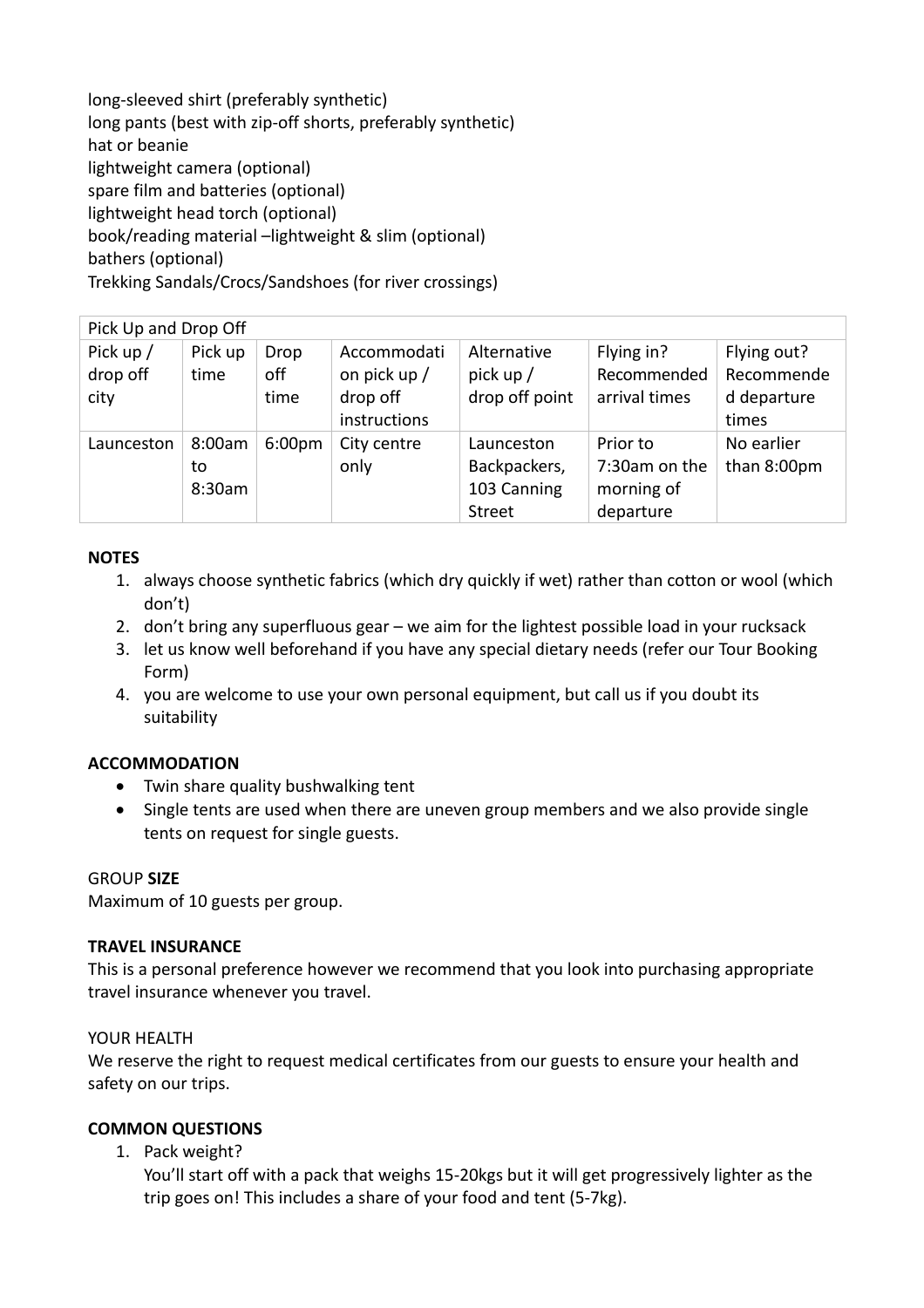2. Washing clothes?

There are no washing facilities on this trip; we recommend that you bring enough clothes to last the entire trip without needing to wash.

3. Amenities?

Pit toilets are used for the duration of the walk.

4. Mobile phone reception?

There are no reliable spots for mobile phone reception on this track. What a great way to escape the mobile for a few days! We ask that you leave your mobile with any luggage that you leave with our driver.

# **TRACK GRADING**

- The trail has been created and tagged by our expert team of track workers and is located in a very remote and wild area.
- The trail winds its way through mostly open rainforest and the ground is soft and bouncy underfoot.
- There are very few sections of mud and these sections are no deeper than a walking boot.
- There are many small creek crossings, some of which require solid sandals with straps to ensure you do not get wet boots.
- The bulk of the walk is on a forest plateau that has small but regular undulating hills. The ascent to the plateau occurs on days one and two. The ascent is gradual for the most part with a few steep slippery sections.
- The final day's walk is when we negotiate the river crossings and the walk ends on an old forestry trail. There are two river crossings, the Keith and the Arthur, which require sandals and will be safely coordinated by your guides. During the summer months, the river crossings are neither deep nor dangerous and can be safely negotiated under the watchful eve of your guides.
- To make sure you are at your fighting weight, we highly recommend you participate in a pre-trip training program. Please contact our office for details.

# **TRACK GRADING SYSTEM**

We grade this tour according to your experience and fitness level. Please read the itinerary and then pick the category that most suits your experience and fitness level. Please bear in mind that these are simply guidelines. We welcome a call and we can guide you through the itinerary.

We strongly suggest all guests participate in our pre-trip training program. It offers a valuable support to help lift your confidence, strength and fitness. Besides, being fit makes you feel good, so any excuse!

# **TASMANIA – GENERAL INFORMATION**

# TASMANIA'S NATIONAL PARKS AND RESERVES

With over eighteen national parks and a further thirteen reserves and conservation areas readily accessible from Hobart, Tasmania is a bushwalker's paradise.

In fact, over 30% of Tasmania's landmass is protected in these parks and reserves for bushwalkers and visitors to enjoy. Although there is a concentration in the World Heritage Area (a staggering 20% of Tasmania's landmass that also includes the Overland and South Coast Tracks), parks and reserves can be found throughout all regions of Tasmania and provide a large variety of unique nature experiences.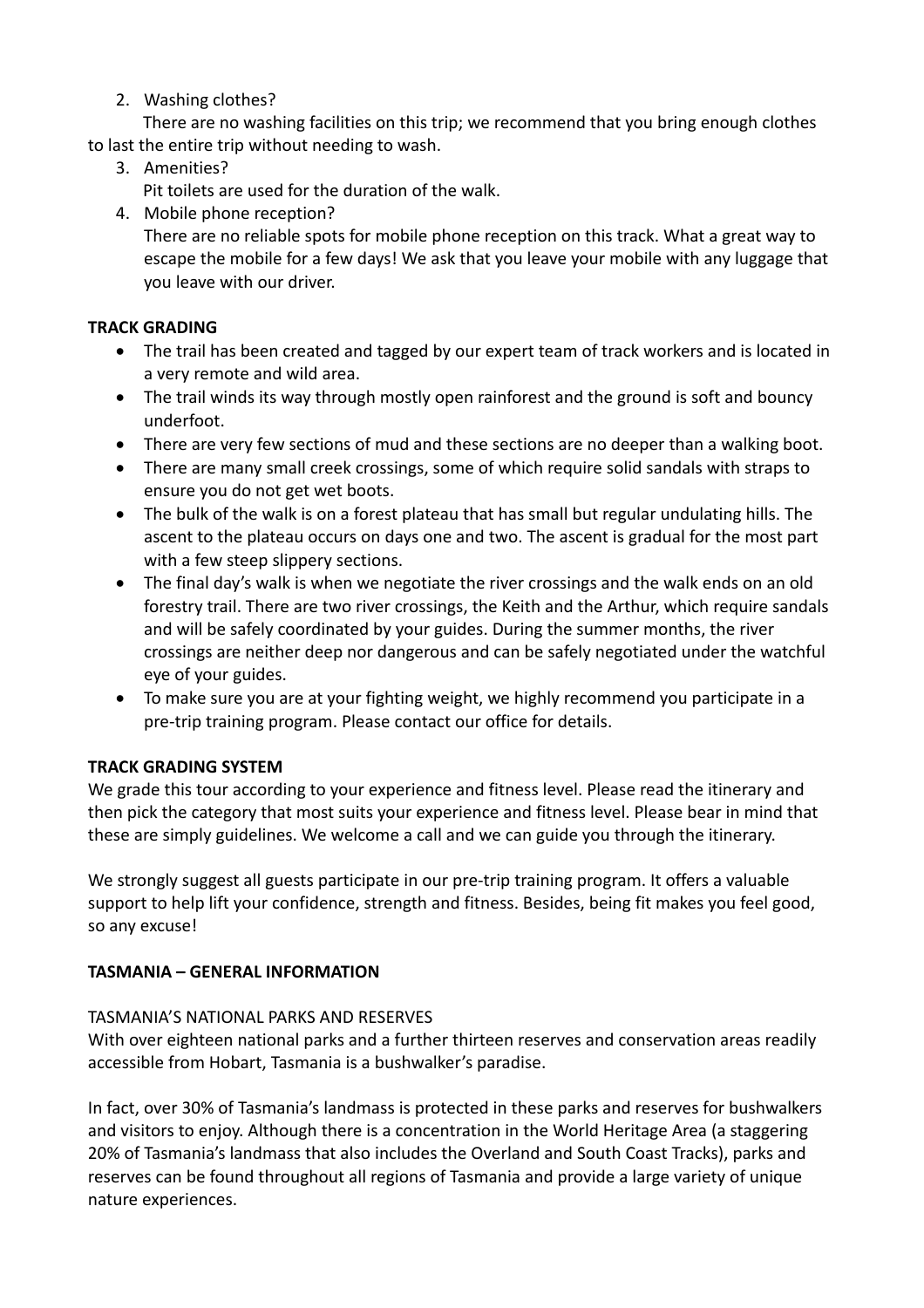Tasmania's climatic history and topography have sculpted the landscape over time to create a great variety of landforms and environments including: spectacular fluted dolerite coastal cliff formations on the east and south; dry sclerophyll and wet temperate rain forests in the east and south west (containing the tallest hardwood forests on Earth with many trees reaching nearly 100 metres); alpine moorlands in the high and rugged mountain areas with "ice-chewed" remnants from past glaciations; and bleak wind-scoured button-grass plains in the remote far south west.

### **TASMANIA'S GEOLOGY**

Tasmania is a geologist's dream island  $-$  it represents a rich panorama of evolutionary landforms dating back to over one billion years ago; including some of the oldest Pre-Cambrian and Cambrian rocks in the southwest (greater than 500 million years ago) to the more recent Jurassic period (165 million years ago). The break-up of Gondwana enriched this panorama when it triggered massive dolerite intrusions over much of the island. (Dolerite is a dark-coloured igneous rock which defines much of Tasmania and is especially notable in its national parks and reserves). Visitors can also experience some of Australia's biggest and deepest limestone caves, some of which held particular significance for Tasmania's Aborigines, such as the Marakoopa caves.

Since these events, these landforms have been dramatically modified by erosion and glaciation, with the last of three glaciations finishing approximately 12,000 years ago. The legacy of glaciated landforms is pervasive and dramatic: U-shaped valleys; tarns and highland lakes dammed by terminal moraines; deep cirques gouged from mountain sides; boulder "streams" of ice-shattered dolerite blocks; erratic boulders deposited far from their origins by glacier movement; and "iceplucked" mountain profiles (Frenchmans Cap).

Erosion and glaciation, together with natural earth movements, have shaped the current topography and contributed to the variety of soils and environments that provide such a rich source of the earth's evolutionary history. On our tours you can take the time to explore, absorb and wonder at this dramatic panoramic paradise!

#### **TASMANIA'S FAUNA**

Tasmania's isolation, diverse terrain and climate have allowed many species that did not survive on the mainland to thrive in this unique island environment. Some even hark back to the supercontinent, Gondwana, including the burrowing freshwater crayfish (virtually unchanged for the last 200 million years, and are still found today in alpine tarns and creeks in the south west). Tasmania also boasts the largest marsupial carnivores in the world such as the famous (now endangered) Tasmanian Devil, the lesser known spotted and eastern quolls, and the now extinct Tasmanian Tiger. The island has also seen the arrival of Asian invaders some millions of years ago, such as rodents and bats who have now adapted to Tasmania's special environment.

#### **TASMANIA'S FLORA**

Despite Tasmania's relatively small land mass of approximately 64,000 km2, it has a bountiful range of over 2,000 native and introduced flowering plant species, of which over 200 are endemic to the State. Tasmania's mountainous landscapes, with over sixty peaks higher than 900m, generate marked differences in rainfall and humidity from west to east creating a great variety of microclimates and diverse soil types, which provide niches for a huge range of plant species. Weathered and faulted rock surfaces, sculpted by past glaciers and eroded by heavy rains, also contribute to the range of soil types and plant environments supporting the variety of species. The World Conservation Union has officially recognised this rich mosaic of vegetation in these